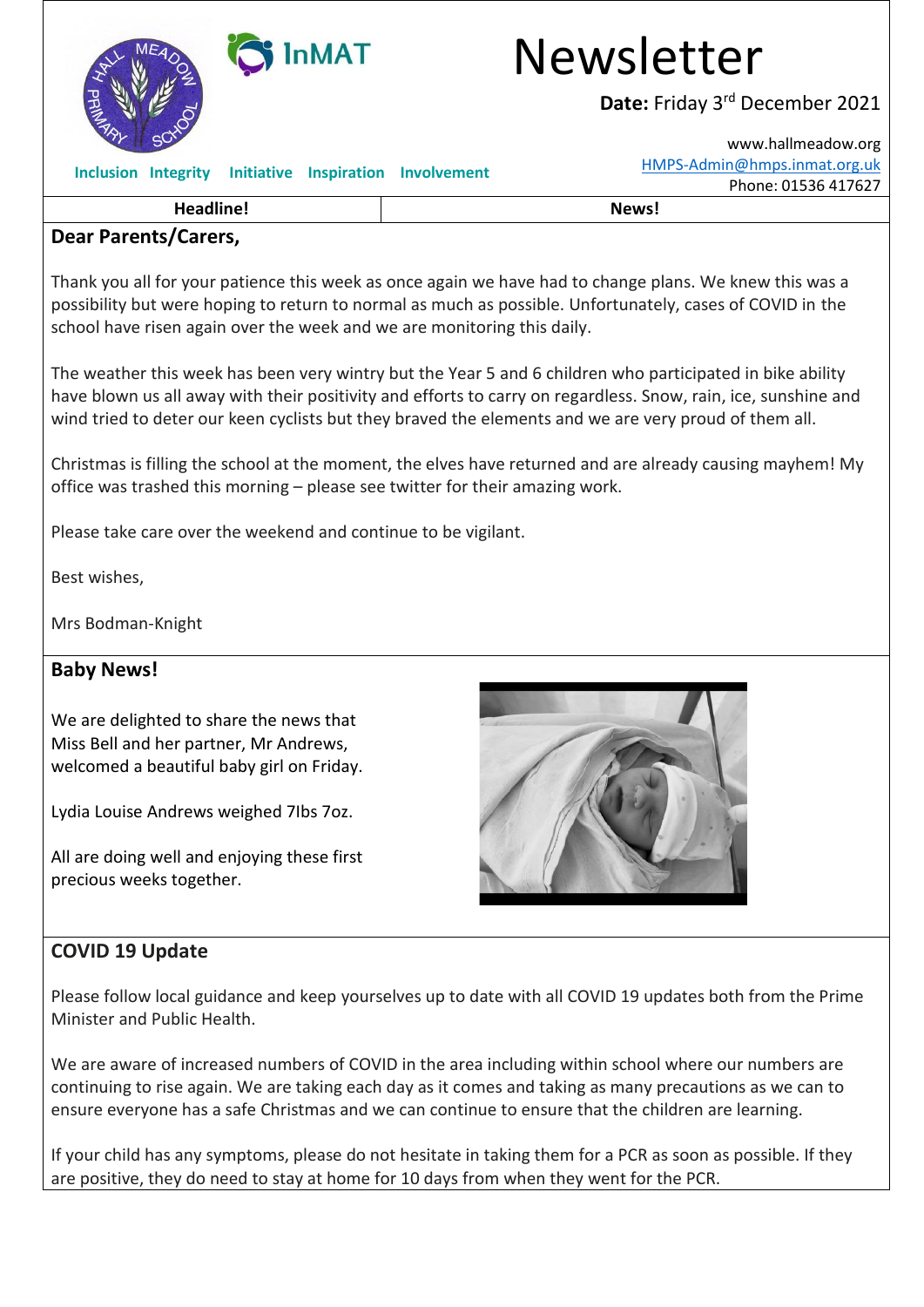|                             | <b>Ares Class assembly - Update</b>                                                                                                                                                                                                                                                                                                                                                                                    |  |
|-----------------------------|------------------------------------------------------------------------------------------------------------------------------------------------------------------------------------------------------------------------------------------------------------------------------------------------------------------------------------------------------------------------------------------------------------------------|--|
|                             | The children in Ares class have worked so hard in preparing for<br>their class assembly. Unfortunately, we cannot have parents in<br>for assembly at this point. Miss Smith, Mrs Mehta and the<br>children have discussed how they want to move forward with<br>this and so no one misses out, they have collectively decided to<br>put their assembly on hold until January. I will send a new date<br>out next week. |  |
|                             | I am so proud of the maturity Ares class have shown in<br>discussing this and coming up with a shared decision.                                                                                                                                                                                                                                                                                                        |  |
|                             | <b>Attendance</b>                                                                                                                                                                                                                                                                                                                                                                                                      |  |
|                             | As we deal with more absences regarding COVID 19, I have been<br>advised to remind all families of the DFE guidance around<br>attendance.                                                                                                                                                                                                                                                                              |  |
| Department<br>for Education | School attendance is mandatory for all pupils of compulsory<br>school age and it is a priority to ensure that as many children as<br>possible regularly attend school. Where a child is required to self-<br>isolate or quarantine because of COVID-19 in accordance with<br>relevant legislation or guidance published by UKHSA or the DHSC<br>schools should follow the coding recommended for records.              |  |
|                             | Attendance is set at 95% and any parent of a child not meeting<br>this will be contacted at the end of each term.                                                                                                                                                                                                                                                                                                      |  |
|                             | As a school our attendance is 92.6% since returning in<br>September. We understand this is due to the current pandemic<br>and the back to school bugs that have been very present in<br>school. This needs to increase to 95% or higher. Both Mrs<br>Bodman-Knight and Mrs Ricotta will be monitoring attendance<br>regularly with contact being made for those families who have<br>an attendance of less than 95%.   |  |
|                             | Please note that if you or anyone in your household tests<br>positive for COVID 19, your child should still attend<br>school <i>unless</i> they are displaying symptoms. If you are having<br>difficulties in getting your child to school because of your<br>symptoms, please get in touch as failure to send your child will<br>result in an unauthorised absence.                                                   |  |
|                             | <b>Parking Update</b>                                                                                                                                                                                                                                                                                                                                                                                                  |  |
|                             | We are still battling with parking around the school site. I am<br>meeting with highways on Thursday 9 <sup>th</sup> December to discuss<br>options following my discussions with local residents and also<br>Cllr Pandey. I will keep you informed of any updates.                                                                                                                                                    |  |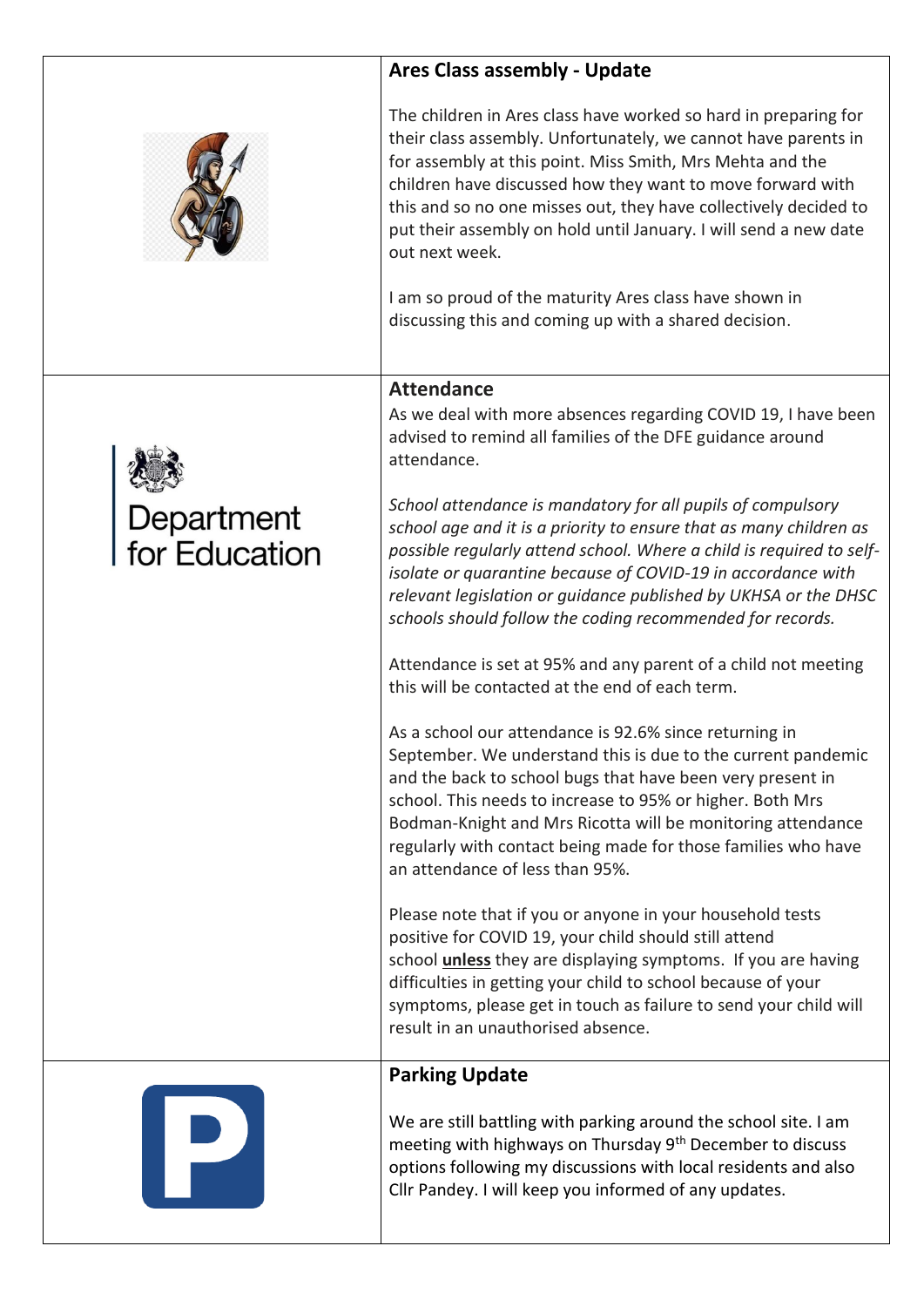